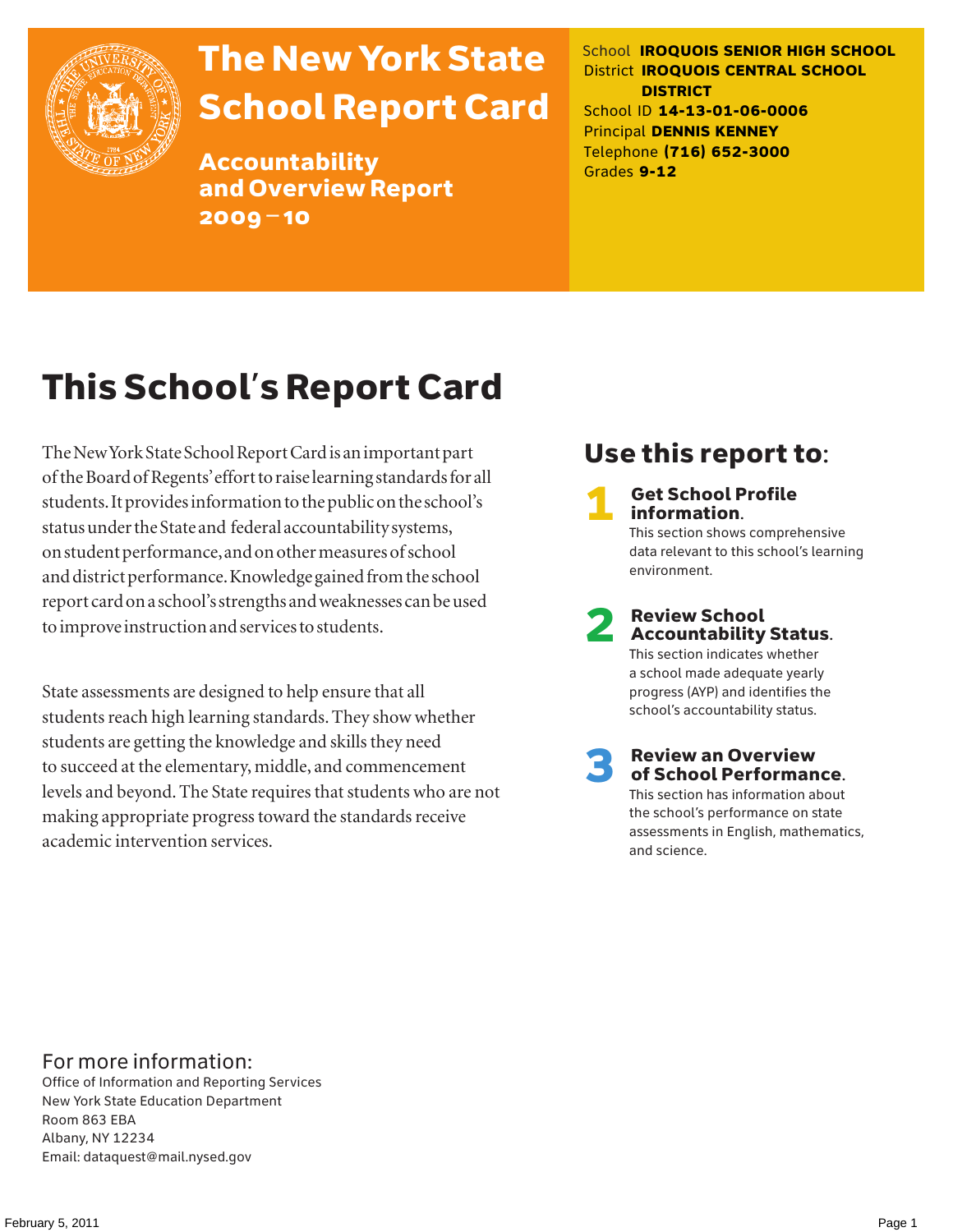# School Profile

This section shows comprehensive data relevant to this school's learning environment, including information about enrollment, average class size, and teacher qualifications.

### Enrollment

|                            | $2007 - 08$ | 2008-09     | 2009-10 |
|----------------------------|-------------|-------------|---------|
| Pre-K                      | 0           | 0           | 0       |
| Kindergarten               | 0           | 0           | 0       |
| Grade 1                    | 0           | 0           | 0       |
| Grade 2                    | 0           | 0           | 0       |
| Grade 3                    | 0           | 0           | 0       |
| Grade 4                    | 0           | 0           | 0       |
| Grade 5                    | 0           | 0           | 0       |
| Grade 6                    | 0           | 0           | 0       |
| <b>Ungraded Elementary</b> | 0           | $\mathbf 0$ | 0       |
| Grade 7                    | 0           | 0           | 0       |
| Grade 8                    | 0           | 0           | 0       |
| Grade 9                    | 249         | 229         | 222     |
| Grade 10                   | 273         | 254         | 251     |
| Grade 11                   | 238         | 270         | 266     |
| Grade 12                   | 282         | 241         | 228     |
| <b>Ungraded Secondary</b>  | 0           | 0           | 0       |
| Total K-12                 | 1042        | 994         | 967     |

# Enrollment Information

*Enrollment* counts are as of Basic Educational Data System (BEDS) day, which is typically the first Wednesday of October of the school year. Students who attend BOCES programs on a part-time basis are included in a school's enrollment. Students who attend BOCES on a full-time basis or who are placed full time by the district in an out-of-district placement are not included in a school's enrollment. Students classified by schools as "pre-first" are included in first grade counts.

### Average Class Size

|                      | $2007 - 08$ | $2008 - 09$ | $2009 - 10$ |
|----------------------|-------------|-------------|-------------|
| <b>Common Branch</b> |             |             |             |
| Grade 8              |             |             |             |
| English              |             |             |             |
| <b>Mathematics</b>   |             |             |             |
| Science              |             |             |             |
| Social Studies       |             |             |             |
| Grade 10             |             |             |             |
| English              | 26          | 25          | 25          |
| <b>Mathematics</b>   | 19          | 20          | 20          |
| Science              | 22          | 24          | 24          |
| Social Studies       | 24          | 22          | 22          |

## Average Class Size Information

*Average Class Size* is the total registration in specified classes divided by the number of those classes with registration. *Common Branch* refers to self-contained classes in Grades 1–6.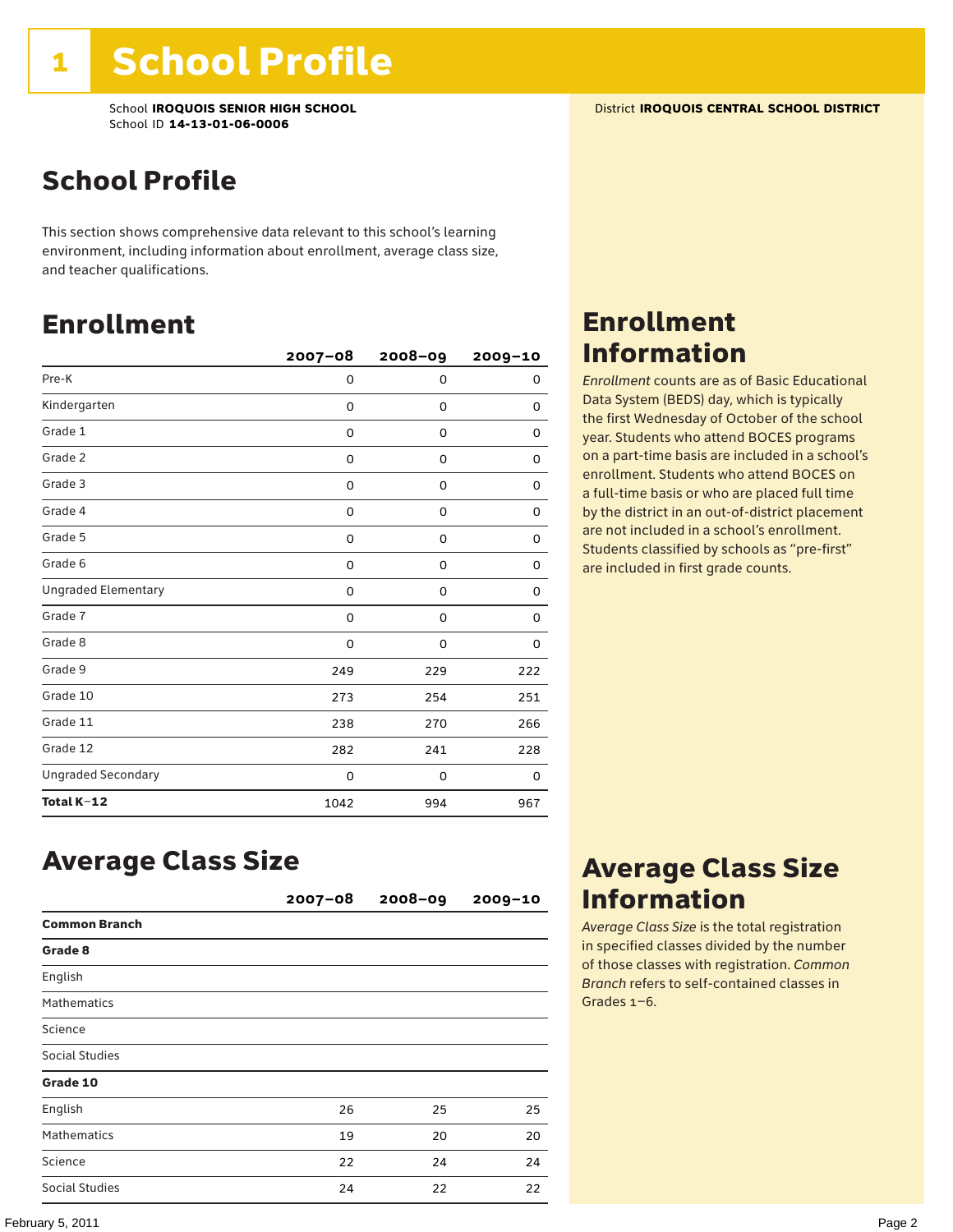School **IROQUOIS SENIOR HIGH SCHOOL** District **IROQUOIS CENTRAL SCHOOL DISTRICT** School ID **14-13-01-06-0006**

# Demographic Factors

|                                                    |              | $2007 - 08$ |              | 2008-09 |     | 2009-10 |  |
|----------------------------------------------------|--------------|-------------|--------------|---------|-----|---------|--|
|                                                    | #            | %           | #            | %       | #   | $\%$    |  |
| Eligible for Free Lunch                            | 55           | 5%          | 60           | 6%      | 47  | 5%      |  |
| Reduced-Price Lunch                                | 56           | 5%          | 44           | 4%      | 48  | 5%      |  |
| Student Stability*                                 |              | 99%         |              | 100%    |     | 99%     |  |
| Limited English Proficient                         | 0            | 0%          | 2            | 0%      | 1   | 0%      |  |
| <b>Racial/Ethnic Origin</b>                        |              |             |              |         |     |         |  |
| American Indian or Alaska Native                   | $\mathbf{1}$ | 0%          | $\mathbf{1}$ | 0%      | 1   | 0%      |  |
| <b>Black or African American</b>                   | 9            | 1%          | 9            | 1%      | 11  | 1%      |  |
| Hispanic or Latino                                 | 4            | 0%          | 4            | 0%      | 4   | 0%      |  |
| Asian or Native<br>Hawaiian/Other Pacific Islander | 5            | 0%          | 5            | 1%      | 5   | 1%      |  |
| White                                              | 1023         | 98%         | 975          | 98%     | 946 | 98%     |  |
| Multiracial                                        | 0            | 0%          | 0            | 0%      | 0   | 0%      |  |

 \* Available only at the school level.

### Attendance and Suspensions

|                            |    | $2006 - 07$   |    | $2007 - 08$ |   | $2008 - 09$   |  |
|----------------------------|----|---------------|----|-------------|---|---------------|--|
|                            | #  | $\frac{0}{0}$ | #  | %           | # | $\frac{0}{6}$ |  |
| Annual Attendance Rate     |    | 95%           |    | 95%         |   | 95%           |  |
| <b>Student Suspensions</b> | 40 | 4%            | 68 | 7%          |   | 0%            |  |

### Demographic Factors Information

*Eligible for Free Lunch* and *Reduced*-*Price Lunch* percentages are determined by dividing the number of approved lunch applicants by the Basic Educational Data System (BEDS) enrollment in full-day Kindergarten through Grade 12. *Eligible for Free Lunch* and *Limited English Proficient* counts are used to determine *Similar Schools* groupings within a *Need*/*Resource Capacity* category. *Student Stability* is the percentage of students in the highest grade in a school who were also enrolled in that school at any time during the previous school year. (For example, if School A, which serves Grades 6–8, has 100 students enrolled in Grade 8 this year, and 92 of those 100 students were also enrolled in School A last year, the stability rate for the school is 92 percent.)

### Attendance and Suspensions Information

*Annual Attendance Rate* is determined by dividing the school's total actual attendance by the total possible attendance for a school year. A school's actual attendance is the sum of the number of students in attendance on each day the school was open during the school year. Possible attendance is the sum of the number of enrolled students who should have been in attendance on each day the school was open during the school year. *Student Suspension* rate is determined by dividing the number of students who were suspended from school (not including in-school suspensions) for one full day or longer anytime during the school year by the Basic Educational Data System (BEDS) day enrollments for that school year. A student is counted only once, regardless of whether the student was suspended one or more times during the school year.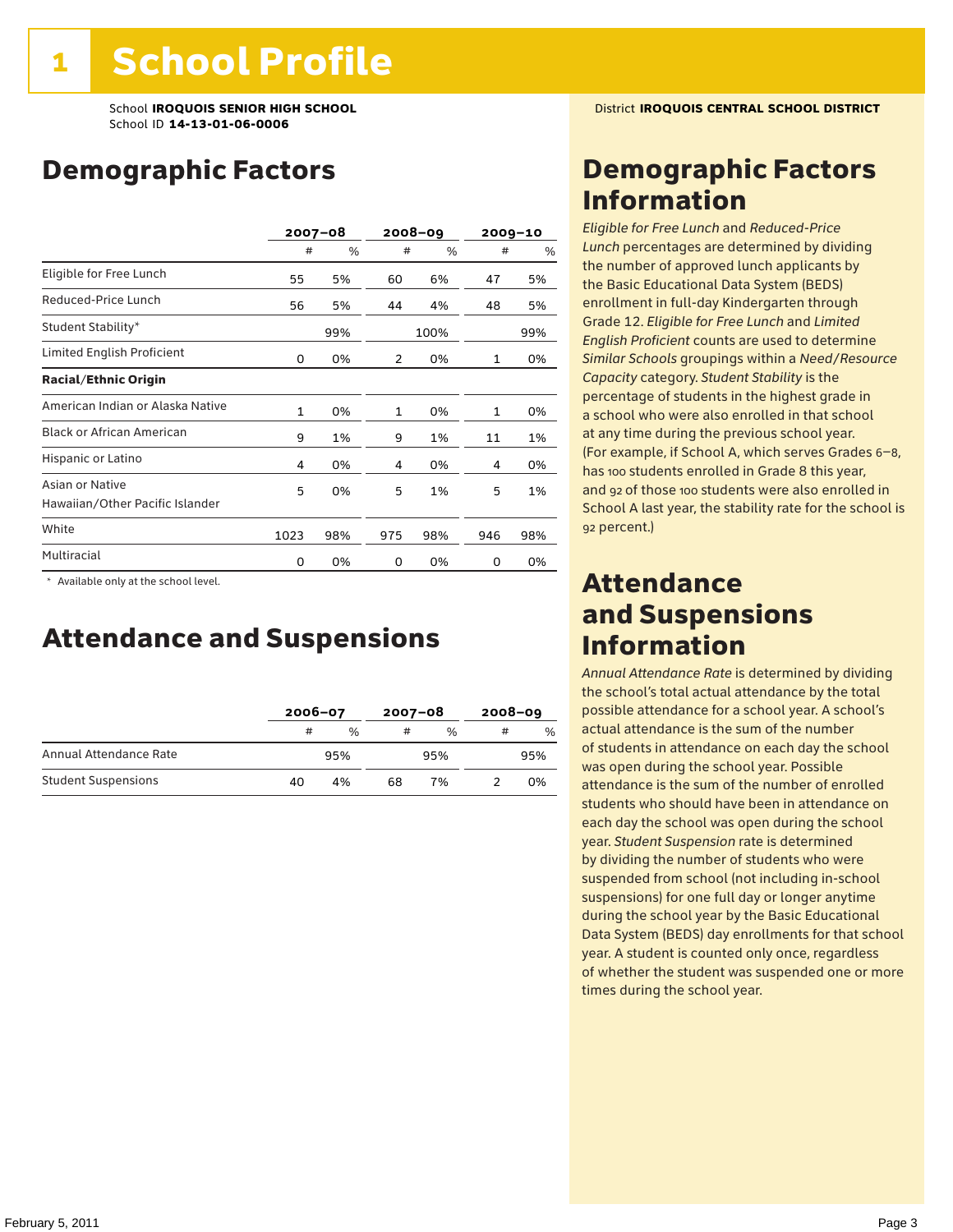# Teacher Qualifications

|                                                                                | $2007 - 08$ | $2008 - 09$ | $2009 - 10$ |
|--------------------------------------------------------------------------------|-------------|-------------|-------------|
| <b>Total Number of Teachers</b>                                                | 67          | 69          | 67          |
| Percent with No Valid<br><b>Teaching Certificate</b>                           | 0%          | 0%          | 0%          |
| Percent Teaching Out<br>of Certification                                       | 0%          | 1%          | 0%          |
| Percent with Fewer Than<br>Three Years of Experience                           | 13%         | 9%          | 6%          |
| Percentage with Master's Degree<br>Plus 30 Hours or Doctorate                  | 6%          | 4%          | 4%          |
| <b>Total Number of Core Classes</b>                                            | 297         | 289         | 285         |
| Percent Not Taught by Highly<br><b>Qualified Teachers in This School</b>       | 0%          | 0%          | 0%          |
| Percent Not Taught by Highly<br><b>Oualified Teachers in This District</b>     | 0%          | 0%          | 0%          |
| Percent Not Taught by Highly<br>Qualified in High-Poverty Schools<br>Statewide | 10%         | 8%          | 6%          |
| Percent Not Taught by Highly<br>Qualified in Low-Poverty Schools<br>Statewide  | 1%          | 1%          | 1%          |
| <b>Total Number of Classes</b>                                                 | 320         | 338         | 339         |
| Percent Taught by Teachers Without<br>Appropriate Certification                | 1%          | 2%          | 1%          |

### Teacher Turnover Rate

|                                                                       | $2006 - 07$ | 2007-08 | 2008-09 |
|-----------------------------------------------------------------------|-------------|---------|---------|
| Turnover Rate of Teachers with Fewer<br>than Five Years of Experience | 25%         | 13%     | 8%      |
| Turnover Rate of All Teachers                                         | 12%         | 7%      | 4%      |

### Staff Counts

|                                       | $2007 - 08$ | $2008 - 09$ | $2009 - 10$ |
|---------------------------------------|-------------|-------------|-------------|
| <b>Total Other Professional Staff</b> | 8           |             |             |
| Total Paraprofessionals*              | N/A         | N/A         | N/A         |
| <b>Assistant Principals</b>           |             |             |             |
| Principals                            |             |             |             |

\* Not available at the school level.

# Teacher Qualifications Information

The *Percent Teaching Out of Certification* is the percent doing so more than on an incidental basis; that is, the percent teaching for more than five periods per week outside certification.

*Core Classes* are primarily K-6 common branch, English, mathematics, science, social studies, art, music, and foreign languages. To be *Highly Qualified*, a teacher must have at least a Bachelor's degree, be certified to teach in the subject area, and show subject matter competency. A teacher who taught one class outside of the certification area(s) is counted as Highly Qualified provided that 1) the teacher had been determined by the school or district through the HOUSSE process or other state-accepted methods to have demonstrated acceptable subject knowledge and teaching skills and 2) the class in question was not the sole assignment reported. Credit for incidental teaching does not extend beyond a single assignment. Independent of Highly Qualified Teacher status, any assignment for which a teacher did not hold a valid certificate still registers as teaching out of certification. High-poverty and low-poverty schools are those schools in the upper and lower quartiles, respectively, for percentage of students eligible for a free or reduced-price lunch.

### Teacher Turnover Rate Information

*Teacher Turnover Rate* for a specified school year is the number of teachers in that school year who were not teaching in the following school year divided by the number of teachers in the specified school year, expressed as a percentage.

### Staff Counts Information

*Other Professionals* includes administrators, guidance counselors, school nurses, psychologists, and other professionals who devote more than half of their time to non-teaching duties. Teachers who are shared between buildings within a district are reported on the district report only.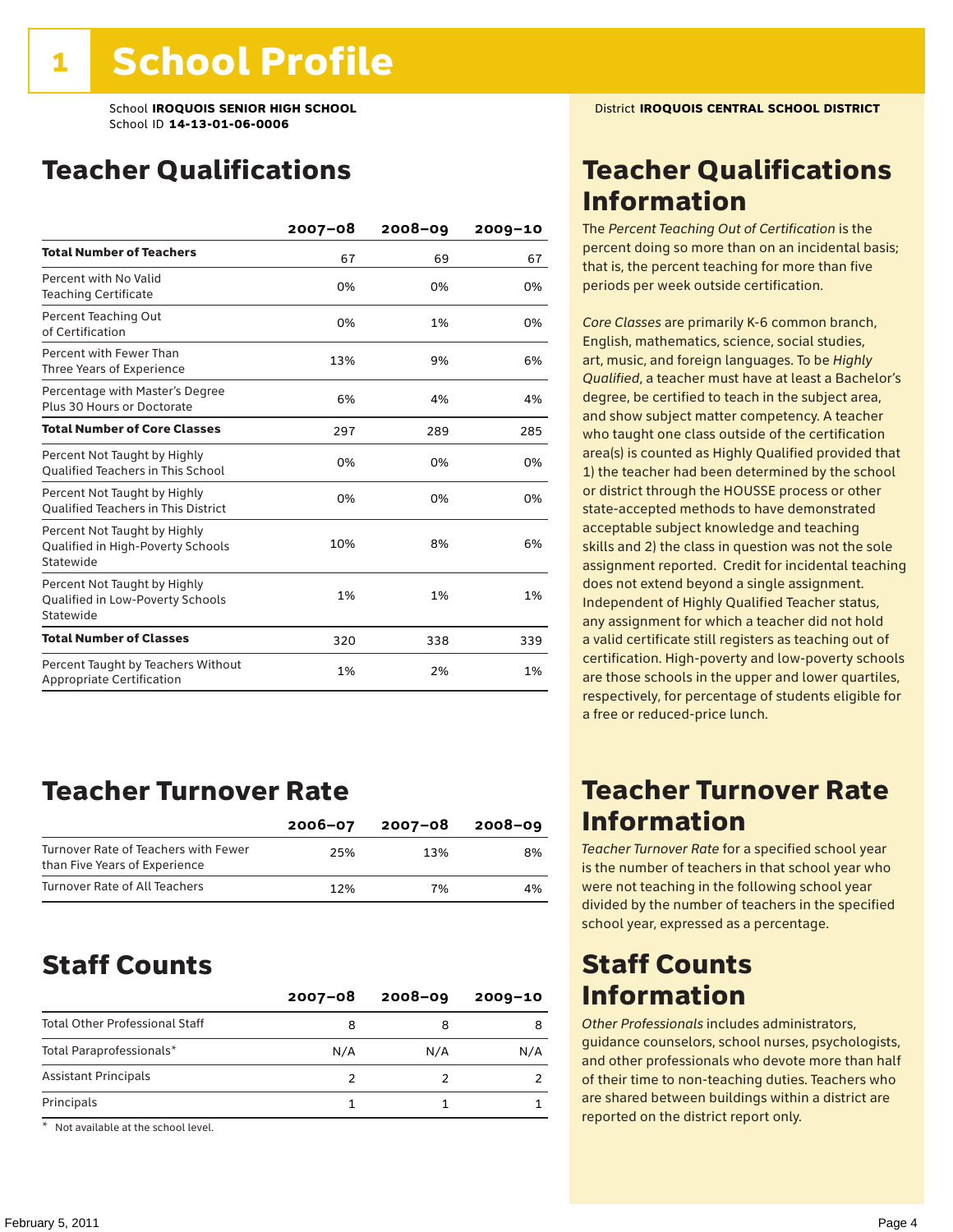# Understanding How Accountability Works in New York State

The federal No Child Left Behind (NCLB) Act requires that states develop and report on measures of student proficiency in 1) English language arts (ELA), in 2) mathematics, and on 3) a third indicator. In New York State in 2009–10, the third indicator is science at the elementary/middle level and graduation rate at the secondary level. Schools or districts that meet predefined goals on these measures are making Adequate Yearly Progress (AYP).

For more information about accountability in New York State, visit: http://www.p12.nysed.gov/irts/accountability/

#### 1 English Language Arts (ELA)

To make AYP in ELA, every accountability group must make AYP. For a group to make AYP, it must meet the participation *and* the performance criteria.

#### A Participation Criterion

At the elementary/middle level, 95 percent of Grades 3–8 students enrolled during the test administration period in each group with 40 or more students must be tested on the New York State Testing Program (NYSTP) in ELA or, if appropriate, the New York State English as a Second Language Achievement Test (NYSESLAT), or the New York State Alternate Assessment (NYSAA) in ELA. At the secondary level, 95 percent of seniors in 2009–10 in each accountability group with 40 or more students must have taken an English examination that meets the students' graduation requirement.

#### B Performance Criterion

At the elementary/middle level, the Performance Index (PI) of each group with 30 or more continuously enrolled tested students must equal or exceed its Effective Annual Measurable Objective (AMO) or the group must make Safe Harbor. (NYSESLAT is used only for participation.) At the secondary level, the PI of each group in the 2006 cohort with 30 or more members must equal or exceed its Effective AMO or the group must make Safe Harbor. To make Safe Harbor, the PI of the group must equal or exceed its Safe Harbor Target and the group must qualify for Safe Harbor using the third indicator, science or graduation rate.

#### 2 Mathematics

The same criteria for making AYP in ELA apply to mathematics. At the elementary/middle level, the measures used to determine AYP are the NYSTP and the NYSAA in mathematics. At the secondary level, the measures are mathematics examinations that meet the students' graduation requirement.

#### 3 Third Indicator

In addition to English language arts and mathematics, the school must also make AYP in a third area of achievement. This means meeting the criteria in science at the elementary/middle level and the criteria in graduation rate at the secondary level.

Elementary/Middle-Level Science: To make AYP, the All Students group must meet the participation criterion *and* the performance criterion.

#### A Participation Criterion

Eighty percent of students in Grades 4 and/or 8 enrolled during the test administration period in the All Students group, if it has 40 or more students, must be tested on an accountability measure. In Grade 4, the measures are the Grade 4 elementary-level science test and the Grade 4 NYSAA in science. In Grade 8 science, the measures are the Grade 8 middle-level science test, Regents science examinations, and the Grade 8 NYSAA in science.

#### B Performance Criterion

The PI of the All Students group, if it has 30 or more students, must equal or exceed the State Science Standard (100) or the Science Progress Target.

Qualifying for Safe Harbor in Elementary/Middle-Level ELA and Math: To qualify, the group must meet both the participation criterion and the performance criterion in science.

Secondary-Level Graduation Rate: For a school to make AYP in graduation rate, the percent of students in the 2005 graduation-rate total cohort in the All Students group earning a local or Regents diploma by August 31, 2009 must equal or exceed the Graduation-Rate Standard (80%) or the Graduation-Rate Progress Target.

Qualifying for Safe Harbor in Secondary-Level ELA and Math: To qualify, the percent of the 2005 graduation-rate total cohort earning a local or Regents diploma by August 31, 2009 must equal or exceed the Graduation-Rate Standard (80%) or the Graduation-Rate Progress Target for that group.

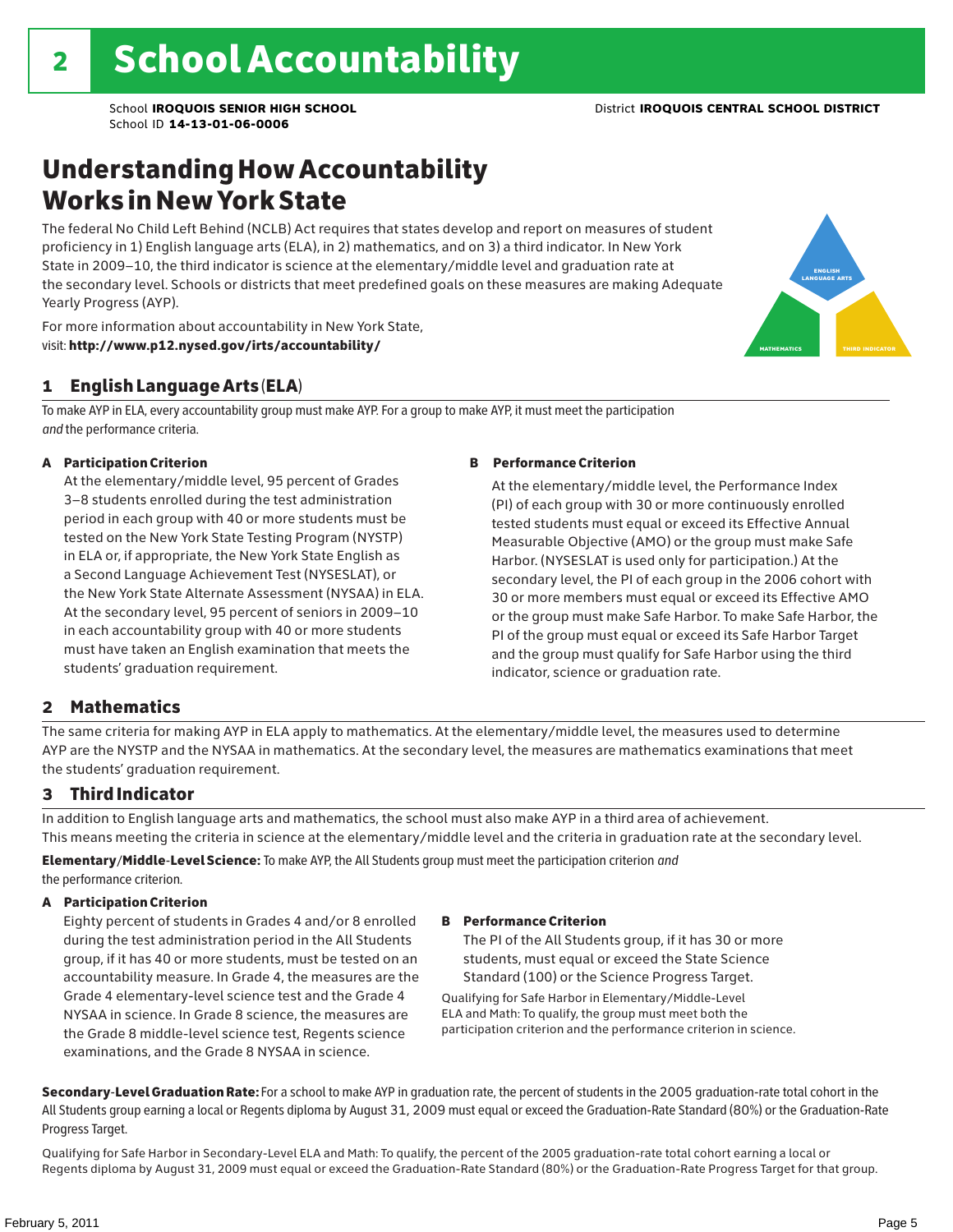# Useful Terms for Understanding Accountability

#### 12th Graders

The count of 12th graders enrolled during the 2009–10 school year used to determine the Percentage Tested for the Participation part of the AYP determination for secondarylevel ELA and mathematics. These are the first numbers in the parentheses after the subgroup label on the secondary-level ELA and mathematics pages.

#### 2006 Cohort

The count of students in the 2006 accountability cohort used to determine the Performance Index for the Test Performance part of the AYP determination for secondary-level ELA and mathematics. These are the second numbers in the parentheses after the subgroup label on the secondary-level ELA and mathematics pages.

#### Accountability Cohort for English and Mathematics

The accountability cohort is used to determine if a school or district met the performance criterion in secondary-level ELA and mathematics. The 2006 school accountability cohort consists of all students who first entered Grade 9 anywhere in the 2006–07 school year, and all ungraded students with disabilities who reached their seventeenth birthday in the 2006–07 school year, who were enrolled on October 7, 2009 and did not transfer to a diploma granting program. Students who earned a high school equivalency diploma or were enrolled in an approved high school equivalency preparation program on June 30, 2010, are not included in the 2006 school accountability cohort. The 2006 district accountability cohort consists of all students in each school accountability cohort plus students who transferred within the district after BEDS day plus students who were placed outside the district by the Committee on Special Education or district administrators and who met the other requirements for cohort membership. Cohort is defined in Section 100.2 (p) (16) of the Commissioner's Regulations.

#### Adequate Yearly Progress (AYP)

Adequate Yearly Progress (AYP) indicates satisfactory progress by a district or a school toward the goal of proficiency for all students.

#### Annual Measurable Objective (AMO)

The Annual Measurable Objective (AMO) is the Performance Index value that signifies that an accountability group is making satisfactory progress toward the goal that 100 percent of students will be proficient in the State's learning standards for English language arts and mathematics by 2013–14. The AMOs for each grade level will be increased as specified in CR100.2(p) (14) and will reach 200 in 2013–14. (See Effective AMO for further information.)

#### Continuous Enrollment

The count of continuously enrolled tested students used to determine the Performance Index for the Test Performance part of the AYP determination for elementary/middle-level ELA, mathematics, and science. These are the second numbers in the parentheses after the subgroup label on the elementary/ middle-level ELA, mathematics, and science pages.

#### Continuously Enrolled Students

At the elementary/middle level, continuously enrolled students are those enrolled in the school or district on BEDS day (usually the first Wednesday in October) of the school year until the test administration period. At the secondary level, all students who meet the criteria for inclusion in the accountability cohort are considered to be continuously enrolled.

#### Effective Annual Measurable Objective (Effective AMO)

The Effective Annual Measurable Objective is the Performance Index (PI) value that each accountability group within a school or district is expected to achieve to make AYP. The Effective AMO is the lowest PI that an accountability group of a given size can achieve in a subject for the group's PI not to be considered significantly different from the AMO for that subject. If an accountability group's PI equals or exceeds the Effective AMO, it is considered to have made AYP. A more complete definition of Effective AMO and a table showing the PI values that each group size must equal or exceed to make AYP are available at www.p12.nysed.gov/irts.

#### Graduation Rate

The Graduation Rate on the Graduation Rate page is the percentage of the 2005 cohort that earned a local or Regents diploma by August 31, 2009.

#### Graduation-Rate Total Cohort

The Graduation-Rate Total Cohort, shown on the Graduation Rate page, is used to determine if a school or district made AYP in graduation rate. For the 2009–10 school year, this cohort is the 2005 graduation-rate total cohort. The 2005 total cohort consists of all students who first entered Grade 9 anywhere in the 2005–06 school year, and all ungraded students with disabilities who reached their seventeenth birthday in the 2005–06 school year, and who were enrolled in the school/ district for five months or longer or who were enrolled in the school/district for less than five months but were previously enrolled in the same school/district for five months or longer between the date they first entered Grade 9 and the date they last ended enrollment. A more detailed definition of graduation-rate cohort can be found in the SIRS Manual at

#### http://www.p12.nysed.gov/irts/sirs/.

For districts and schools with fewer than 30 graduation-rate total cohort members in the All Students group in 2009–10, data for 2008–09 and 2009–10 for accountability groups were combined to determine counts and graduation rates. Groups with fewer than 30 students in the graduation-rate total cohort are not required to meet the graduation-rate criterion.

#### Limited English Proficient

For all accountability measures, if the count of LEP students is equal to or greater than 30, former LEP students are also included in the performance calculations.

#### Non-Accountability Groups

Female, Male, and Migrant groups are not part of the AYP determination for any measure.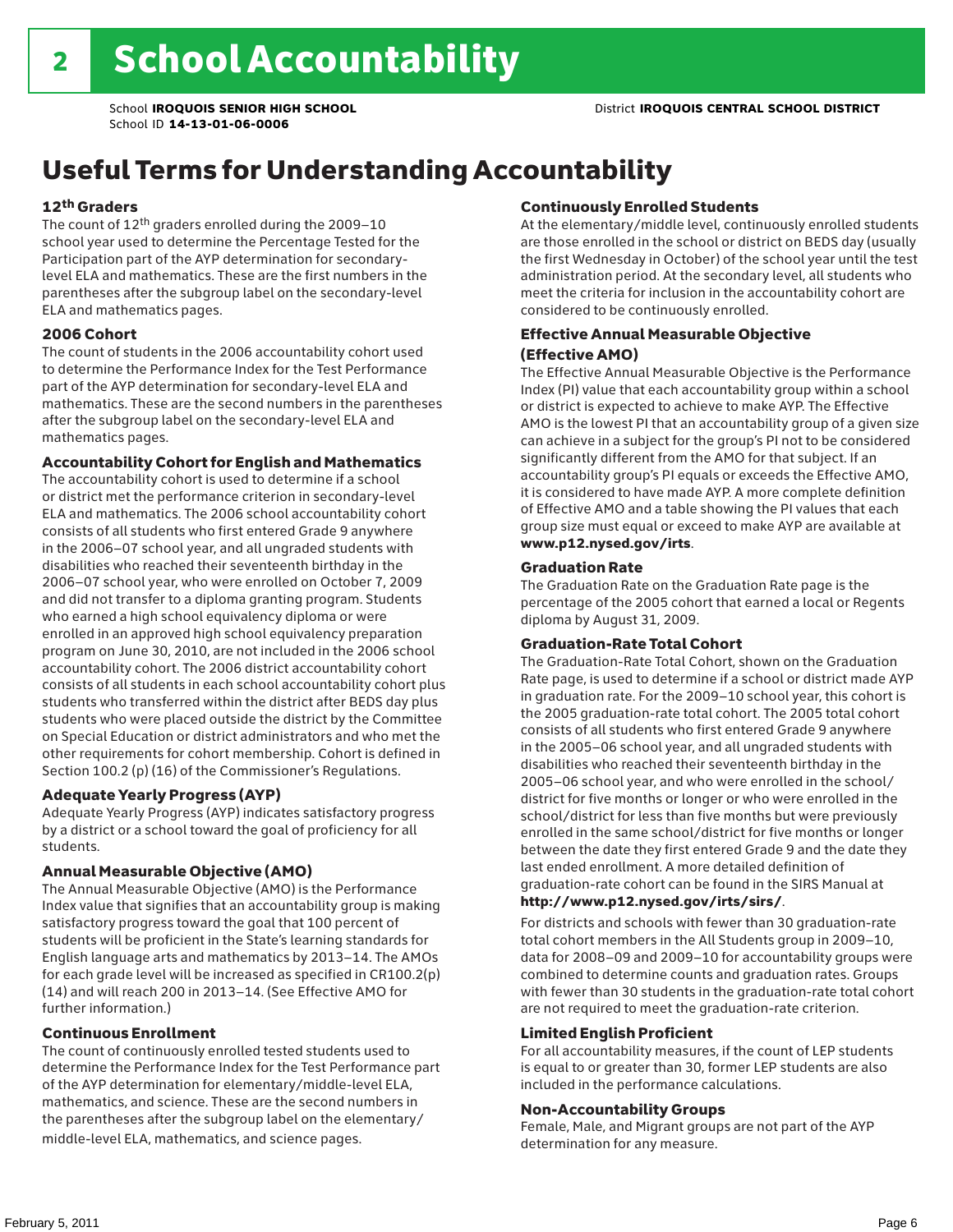# Useful Terms for Understanding Accountability (continued)

#### Participation

Accountability groups with fewer than 40 students enrolled during the test administration period (for elementary/middlelevel ELA, math, and science) or fewer than 40 12th graders (for secondary-level ELA and mathematics) are not required to meet the participation criterion. If the Percentage Tested for an accountability group fell below 95 percent for ELA and math or 80 percent for science in 2009–10, the participation enrollment ("Total" or "12th Graders") shown in the tables is the sum of 2008–09 and 2009–10 participation enrollments and the "Percentage Tested" shown is the weighted average of the participation rates over those two years.

#### Performance Index (PI)

A Performance Index is a value from 0 to 200 that is assigned to an accountability group, indicating how that group performed on a required State test (or approved alternative) in English language arts, mathematics, or science. Student scores on the tests are converted to four performance levels, from Level 1 to Level 4. (See performance level definitions on the Overview summary page.) At the elementary/middle level, the PI is calculated using the following equation:

100 × [(Count of Continuously Enrolled Tested Students Performing at Levels 2, 3, and  $4 +$  the Count at Levels 3 and  $4) \div$ Count of All Continuously Enrolled Tested Students]

At the secondary level, the PI is calculated using the following equation:

100 × [(Count of Cohort Members Performing at Levels 2, 3, and 4 + the Count at Levels 3 and 4) ÷ Count of All Cohort Members]

A list of tests used to measure student performance for accountability is available at www.p12.nysed.gov/irts.

#### Progress Targets

For accountability groups below the State Standard in science or graduation rate, the Progress Target is an alternate method for making AYP or qualifying for Safe Harbor in English language arts and mathematics based on improvement over the previous year's performance.

*Science:* The current year's Science Progress Target is calculated by adding one point to the previous year's Performance Index (PI). Example: The 2009–10 Science Progress Target is calculated by adding one point to the 2008–09 PI.

*Graduation Rate*: The Graduation-rate Progress Target is calculated by determining a 20% gap reduction between the rate of the previous year's graduation-rate cohort and the state standard. Example: The 2009–10 Graduation-Rate Progress Target = [(80 – percentage of the 2004 cohort earning a local or Regents diploma by August 31, 2008)  $\times$  0.20] + percentage of the 2004 cohort earning a local or Regents diploma by August 31, 2008.

Progress Targets are provided for groups whose PI (for science) or graduation rate (for graduation rate) is below the State Standard.

#### Safe Harbor Targets

Safe Harbor provides an alternate means to demonstrate AYP for accountability groups that do not achieve their EAMOs in English or mathematics. The 2009–10 safe harbor targets are calculated using the following equation: 2008–09 PI + (200 – the 2008–09 PI) × 0.10

Safe Harbor Targets are provided for groups whose PI is less than the EAMO.

#### Safe Harbor Qualification (‡)

On the science page, if the group met both the participation and the performance criteria for science, the Safe Harbor Qualification column will show "Qualified." If the group did not meet one or more criteria, the column will show "Did not qualify." A "‡" symbol after the 2009–10 Safe Harbor Target on the elementary/middle- or secondary-level ELA or mathematics page indicates that the student group did not make AYP in science (elementary/middle level) or graduation rate (secondary level) and; therefore, the group did not qualify for Safe Harbor in ELA or mathematics.

#### State Standard

The criterion value that represents minimally satisfactory performance (for science) or a minimally satisfactory percentage of cohort members earning a local or Regents diploma (for graduation rate). In 2009–10, the State Science Standard is a Performance Index of 100; the State Graduation-Rate Standard is 80%. The Commissioner may raise the State Standard at his discretion in future years.

#### Students with Disabilities

For all measures, if the count of students with disabilities is equal to or greater than 30, former students with disabilities are also included in the performance calculations.

#### Test Performance

For districts and schools with fewer than 30 continuously enrolled tested students (for elementary/middle-level ELA, math, and science) or fewer than 30 students in the 2006 cohort (for secondary-level ELA and mathematics) in the All Students group in 2009–10, data for 2008–09 and 2009–10 for accountability groups were combined to determine counts and Performance Indices. For districts and schools with 30 or more continuously enrolled students/2006 cohort members in the All Students group in 2009–10, student groups with fewer than 30 members are not required to meet the performance criterion. This is indicated by a "—" in the Test Performance column in the table.

#### Total

The count of students enrolled during the test administration period used to determine the Percentage Tested for the Participation part of the AYP determination for elementary/ middle-level ELA, mathematics, and science. These are the first numbers in the parentheses after the subgroup label on the elementary/middle-level ELA, mathematics, and science pages. For accountability calculations, students who were excused from testing for medical reasons in accordance with federal NCLB guidance are not included in the count.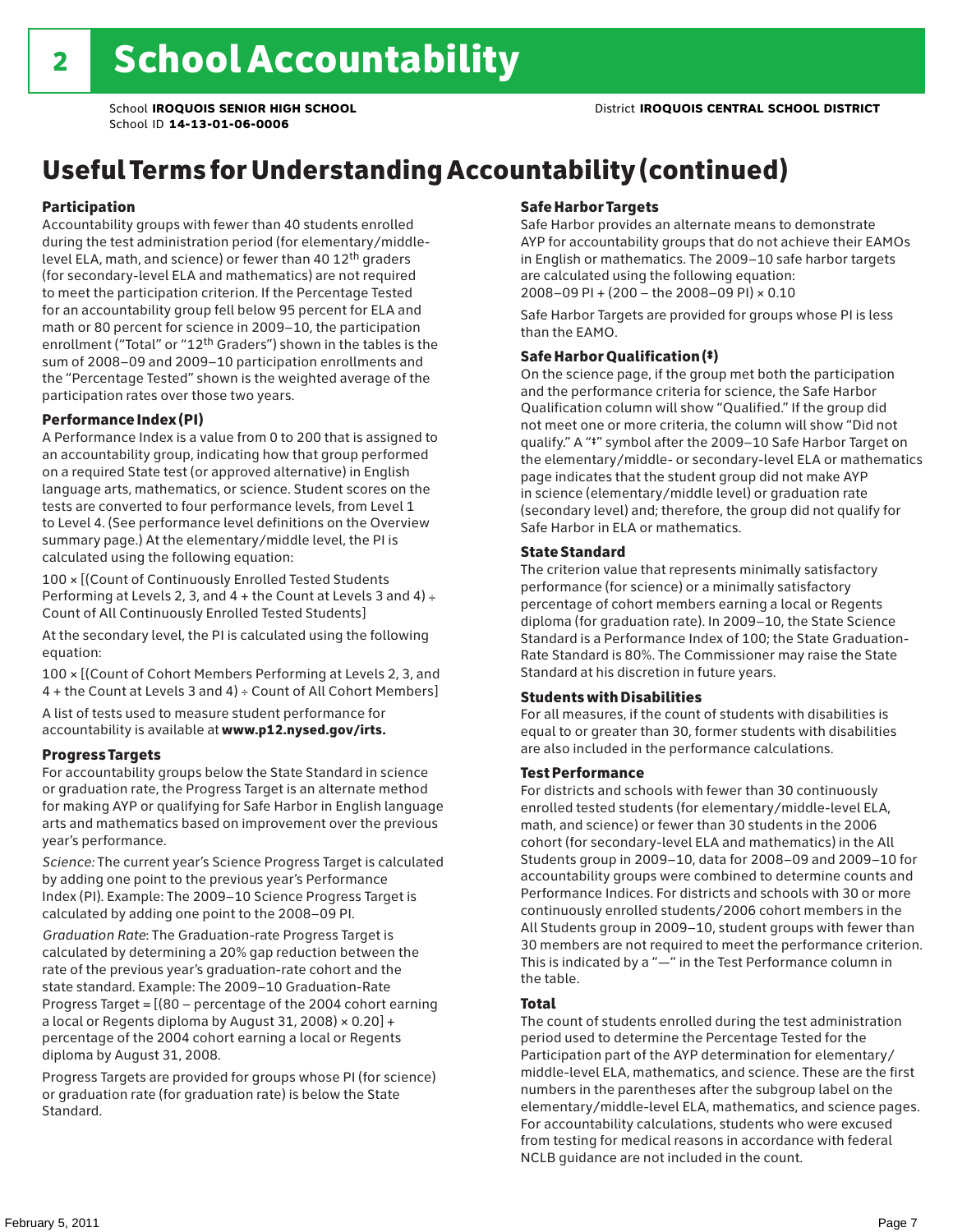School **IROQUOIS SENIOR HIGH SCHOOL** District **IROQUOIS CENTRAL SCHOOL DISTRICT**

School ID **14-13-01-06-0006**

# Understanding Your School Accountability Status

New York State participates in the Differentiated Accountability pilot program, as approved by the United States Department of Education in January 2009. Under this program, each public school in the State is assigned an accountability "phase" (Good Standing, Improvement, Corrective Action, or Restructuring) and, for schools not in Good Standing, a "category" (Basic, Focused, or Comprehensive) for each measure for which the school is accountable. Accountability measures for schools at the elementary/middle level are English language arts (ELA), mathematics, and science; at the secondary level, they are ELA, mathematics, and graduation rate. Generally, the school's overall accountability status is its most advanced accountability phase and its highest category within that phase. A school in any year of the phase (that is not Good Standing) that makes AYP for the measure remains in the same phase/category the following year. An identified school that makes AYP in the identified measure for two consecutive years returns to Good Standing. Once a school is identified with a category within a phase, it cannot move to a less intensive category in the following school year within that phase.

Each school district with one or more Title I schools and each Title I charter school designated as Improvement (year 1 and year 2), Corrective Action, or Restructuring must make Supplemental Educational Services available for eligible students in the identified Title I school(s). A school district with one or more schools designated as Improvement (year 2), Corrective Action, or Restructuring must also provide Public School Choice to eligible students in identified Title I school(s). For more information on the Differentiated Accountability program and a list of interventions for schools not in Good Standing,

see http://www.p12.nysed.gov/nyc/APA/Differentiated\_Accountability/DA\_home.html.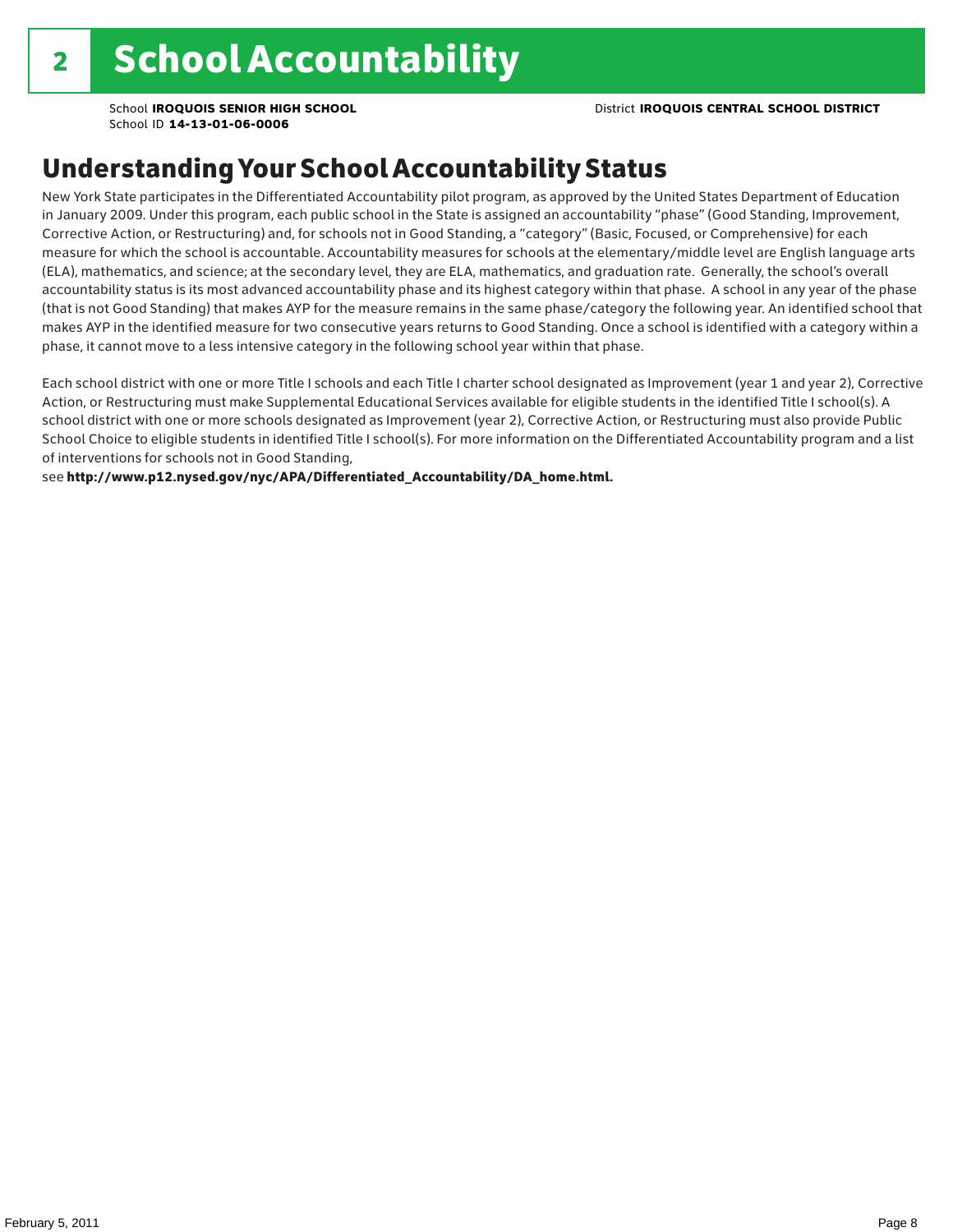# Understanding Your School Accountability Status (continued)

|  | . .<br>., | ۰. | ٠ |
|--|-----------|----|---|
|  |           |    |   |

#### Phase/Category

Good Standing A school that has not been designated as Improvement, Corrective Action, or Restructuring.

Improvement (year 1) A school that failed to make AYP for two consecutive years on the same accountability measure; or a school that was designated as Improvement (year 1) in the current school year that made AYP for the identified measure and is in Good Standing.

Improvement (year 2) A school that was designated as a school in Improvement (year 1) in the current school year and failed to make AYP on the same accountability measure for which it was identified; or a school that was designated as Improvement (year 2) in the current school year that made AYP for the identified measure.

#### Improvement/Basic:

A school that failed to make AYP in ELA and/or math for one accountability group, but made AYP for the All Students group; or a school that failed to make AYP in only science or graduation rate. Improvement/Focused:

A school that failed to make AYP in ELA and/or math for more than one accountability group, but made AYP for the All Students group; or a school whose worst status is Improvement/Basic for at least two measures.

#### Improvement/Comprehensive:

A school that failed to make AYP in ELA and/or math for the All Students group; or a school that failed to make AYP in ELA and/or math for every accountability group for which there are at least two, but made AYP for the All Students group; or a school that failed to make AYP in ELA and/or math AND in science or graduation rate.

#### Corrective Action or Restructuring/Focused:

A school that failed to make AYP in ELA and/or math for one or more accountability groups, but made AYP for the All Students group; or a school that failed to make AYP in science or graduation rate but made AYP in ELA and math.

(year 1) in the current school year that made AYP for the identified measure. Corrective Action (year 2) A school that was designated as a school in Corrective Action (year 1) in the current school year that failed to make AYP on the same accountability measure for which it was identified; or a school that was designated as Corrective Action (year 2) in the current school year that made AYP for the identified

Corrective Action (year 1) A school that was designated as a school in Improvement (year 2) in the current school year and failed to make AYP on the same accountability measure for which it was identified; or a school that was designated as Corrective Action

measure. Restructuring (year 1) A school that was designated as a school

in Corrective Action (year 2) in the current school year and failed to make AYP on the same accountability measure for which it was identified; or a school that was designated as Restructuring (year 1) in the current school year that made AYP for the identified measure. Restructuring (year 2) A school that was designated as a school in Restructuring (year 1) in the current school year that failed to make AYP on the same accountability measure for which it was identified; or a school that was designated as Restructuring (year 2) in the current school year that made AYP for the identified measure. Restructuring (Advanced) A school that was designated as a school in Restructuring (year 2) in the current school year that failed to make AYP on the same accountability measure for which it was identified; or a school that was designated as Restructuring (Advanced) in the current school year that made AYP for the identified measure.

Corrective Action or Restructuring/Comprehensive: A school that failed to make AYP in ELA and/or math for the All Students group; or a school that failed to make AYP in ELA and/or math for every accountability group except the All Students group for which there are at least two, but made AYP for the All Students group; or a school that failed to make AYP in ELA and/or math AND in science or graduation rate.

SURR: A school that is identified for registration review (SURR) during a school year in which it is designated as a school in Improvement or Corrective Action shall, in the next school year, be designated as Restructuring (year 1)/Comprehensive.

Pending - A school's status is "Pending" if the school requires special evaluation procedures and they have not yet been completed.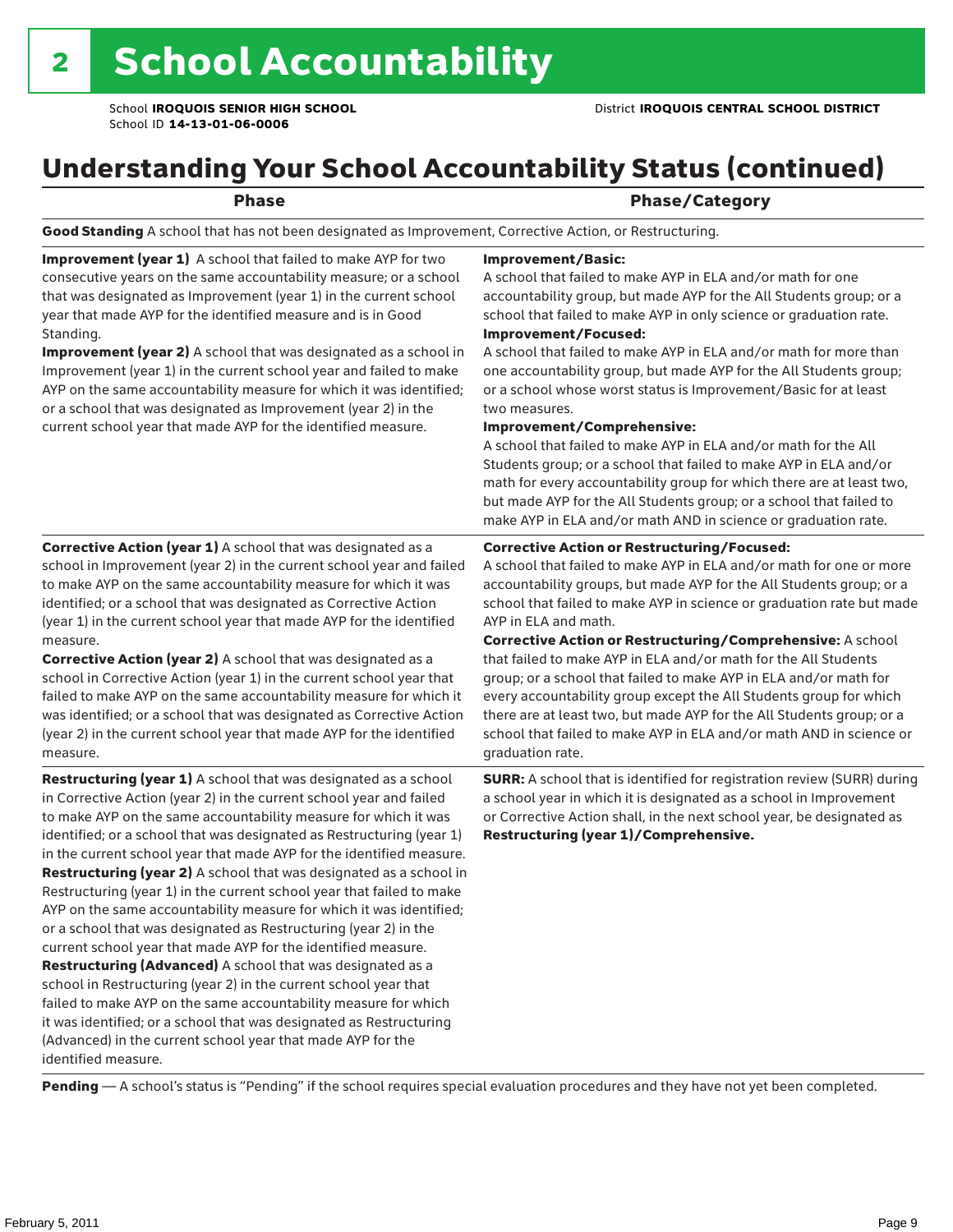# 2 School Accountability

School ID **14-13-01-06-0006**

### Summary

| <b>Overall Accountability</b> | <b>In Good Standing</b>        |                                                         |                  |  |  |  |  |
|-------------------------------|--------------------------------|---------------------------------------------------------|------------------|--|--|--|--|
| Status (2010-11)              | <b>Elementary/Middle Level</b> | <b>Secondary Level</b>                                  |                  |  |  |  |  |
|                               | ELA                            | ELA                                                     | In Good Standing |  |  |  |  |
|                               | Math                           | Math                                                    | In Good Standing |  |  |  |  |
|                               | Science                        | <b>Graduation Rate</b>                                  | In Good Standing |  |  |  |  |
| <b>Title I Part A Funding</b> |                                | <b>Years the School Received Title I Part A Funding</b> |                  |  |  |  |  |
|                               | $2008 - 09$                    | $2009 - 10$                                             | $2010 - 11$      |  |  |  |  |
|                               | <b>YES</b>                     | <b>YES</b>                                              | <b>YES</b>       |  |  |  |  |

#### On which accountability measures did this school make Adequate Yearly Progress (AYP) and which groups made AYP on each measure?

|                                                     | <b>Elementary/Middle Level</b> |             |         | <b>Secondary Level</b> |               |                        |  |
|-----------------------------------------------------|--------------------------------|-------------|---------|------------------------|---------------|------------------------|--|
|                                                     | English                        |             |         | English                |               |                        |  |
| <b>Student Groups</b>                               | Language Arts                  | Mathematics | Science | Language Arts          | Mathematics   | <b>Graduation Rate</b> |  |
| <b>All Students</b>                                 |                                |             |         |                        | V             | V                      |  |
| <b>Ethnicity</b>                                    |                                |             |         |                        |               |                        |  |
| American Indian or Alaska Native                    |                                |             |         |                        |               |                        |  |
| <b>Black or African American</b>                    |                                |             |         |                        |               |                        |  |
| Hispanic or Latino                                  |                                |             |         |                        |               |                        |  |
| Asian or Native Hawaiian/Other Pacific<br>Islander  |                                |             |         |                        |               |                        |  |
| White                                               |                                |             |         | ✔                      |               |                        |  |
| Multiracial                                         |                                |             |         |                        |               |                        |  |
| <b>Other Groups</b>                                 |                                |             |         |                        |               |                        |  |
| <b>Students with Disabilities</b>                   |                                |             |         |                        |               |                        |  |
| Limited English Proficient                          |                                |             |         |                        |               |                        |  |
| <b>Economically Disadvantaged</b>                   |                                |             |         |                        |               |                        |  |
| <b>Student groups making</b><br>AYP in each subject |                                |             |         | $\vee$ 2 of 2          | $\vee$ 2 of 2 | $\vee$ 1 of 1          |  |

#### AYP Status



Made AYP Using Safe Harbor Target

✘ Did not make AYP

— Insufficient Number of Students to Determine AYP Status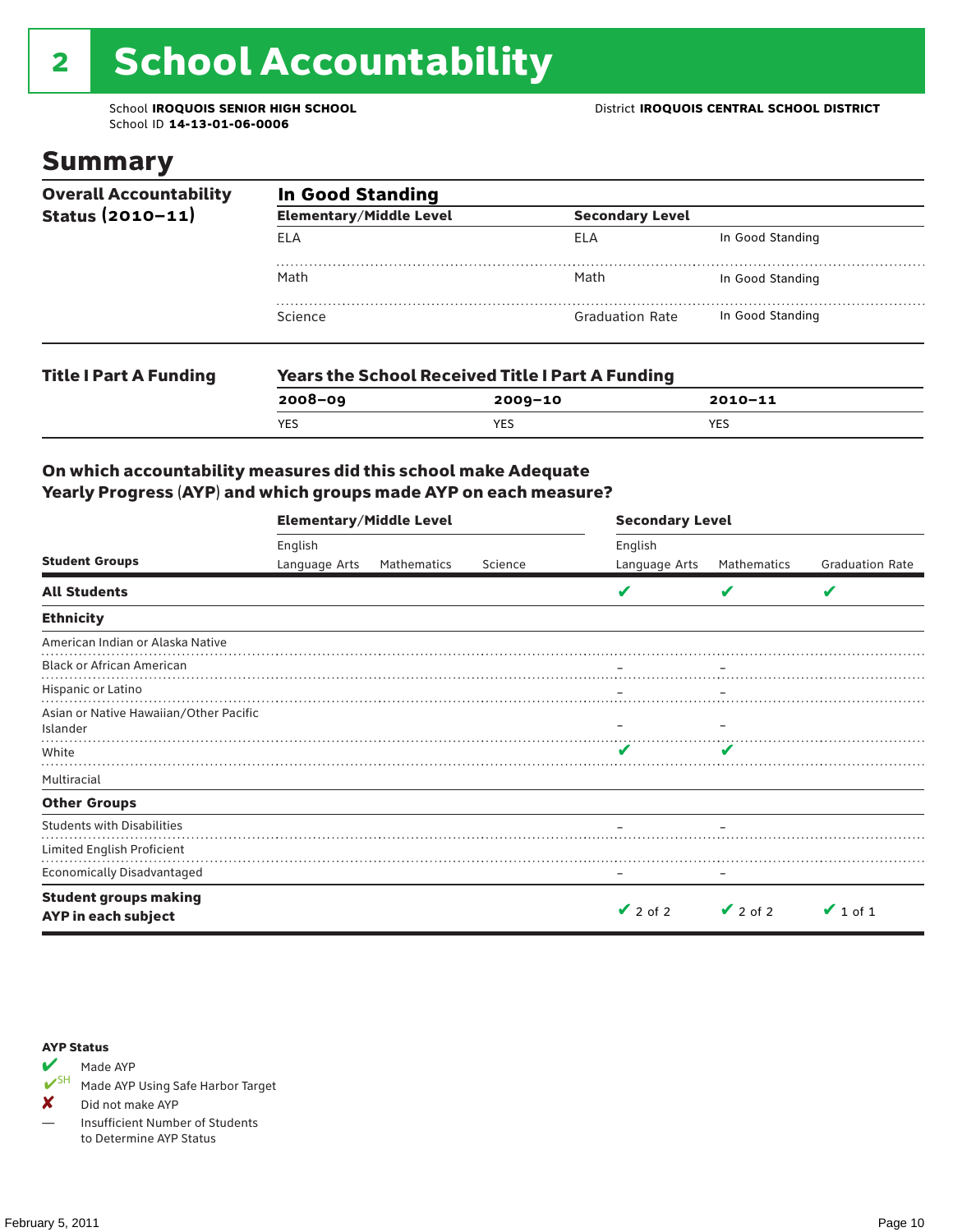# **Secondary-Level English Language Arts**

| <b>Accountability Status</b><br>for This Subject<br>$(2010 - 11)$ |        | In Good Standing                                   |
|-------------------------------------------------------------------|--------|----------------------------------------------------|
| <b>Accountability Measures</b>                                    | 2 of 2 | Student groups making AYP in English language arts |
|                                                                   |        | Made AYP                                           |
|                                                                   |        |                                                    |

#### How did students in each accountability group perform on **secondary-level English language arts accountability measures?**

|                                                            | <b>AYP</b>    | <b>Participation</b> |               | <b>Test Performance</b> |             | <b>Performance Objectives</b> |                    |             |
|------------------------------------------------------------|---------------|----------------------|---------------|-------------------------|-------------|-------------------------------|--------------------|-------------|
| <b>Student Group</b><br>(12th Graders: 2006 Cohort)        |               | Met                  | Percentage    | Met                     | Performance | Effective                     | Safe Harbor Target |             |
|                                                            | <b>Status</b> | Criterion            | <b>Tested</b> | Criterion               | Index       | AMO                           | $2009 - 10$        | $2010 - 11$ |
| <b>Accountability Groups</b>                               |               |                      |               |                         |             |                               |                    |             |
| <b>All Students (265:263)</b>                              | V             | V                    | 100%          | V                       | 198         | 170                           |                    |             |
| <b>Ethnicity</b>                                           |               |                      |               |                         |             |                               |                    |             |
| American Indian or Alaska Native (0:0)                     |               |                      |               |                         |             |                               |                    |             |
| Black or African American (1:1)                            |               |                      |               |                         |             |                               |                    |             |
| Hispanic or Latino (3:3)                                   |               |                      |               |                         |             |                               |                    |             |
| Asian or Native Hawaiian/Other Pacific<br>Islander $(1:1)$ |               |                      |               |                         |             |                               |                    |             |
| White (260:258)                                            |               | $\mathbf{v}$         | 100%          | V                       | 199         | 170                           |                    |             |
| Multiracial (0:0)                                          |               |                      |               |                         |             |                               |                    |             |
| <b>Other Groups</b>                                        |               |                      |               |                         |             |                               |                    |             |
| Students with Disabilities (12:14)                         |               |                      |               |                         |             |                               |                    |             |
| Limited English Proficient (0:0)                           |               |                      |               |                         |             |                               |                    |             |
| Economically Disadvantaged (21:24)                         |               |                      |               |                         |             |                               |                    |             |
| <b>Final AYP Determination</b>                             | $\vee$ 2 of 2 |                      |               |                         |             |                               |                    |             |
| <b>Non-Accountability Groups</b>                           |               |                      |               |                         |             |                               |                    |             |
| Female (144:142)                                           |               |                      | 99%           |                         | 199         | 168                           |                    |             |
| Male (121:121)                                             |               |                      | 100%          |                         | 198         | 168                           |                    |             |
| Migrant (0:0)                                              |               |                      |               |                         |             |                               |                    |             |

#### Symbols

# Made AYP<br>
<del>V</del><sup>SH</sup> Made AVP

- Made AYP Using Safe Harbor Target
- X Did not make AYP
- Fewer Than 40 12th Graders/ Fewer Than 30 Cohort
- ‡ Did not qualify for Safe Harbor

note: See *Useful Terms for Understanding Accountability*  for explanations and definitions of terms and table labels used on this page.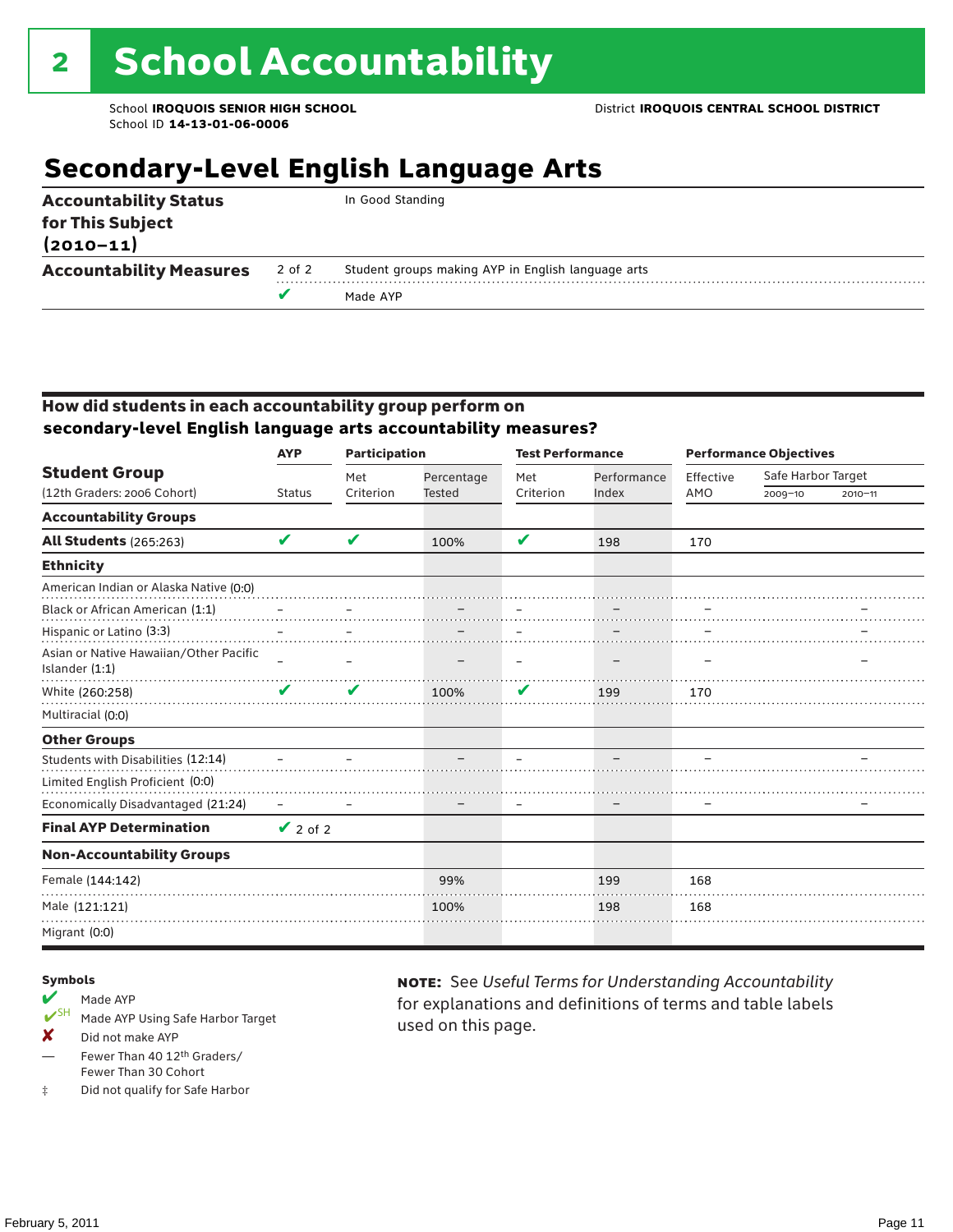# **Secondary-Level Mathematics**

| <b>Accountability Status</b><br>for This Subject<br>$(2010 - 11)$ |        | In Good Standing                         |
|-------------------------------------------------------------------|--------|------------------------------------------|
| <b>Accountability Measures</b>                                    | 2 of 2 | Student groups making AYP in mathematics |
|                                                                   | v      | Made AYP                                 |
|                                                                   |        |                                          |

#### How did students in each accountability group perform on **secondary-level mathematics accountability measures?**

|                                                          | <b>Participation</b><br><b>AYP</b> |           | <b>Test Performance</b> |           |             |           | <b>Performance Objectives</b> |             |  |
|----------------------------------------------------------|------------------------------------|-----------|-------------------------|-----------|-------------|-----------|-------------------------------|-------------|--|
| <b>Student Group</b>                                     |                                    | Met       | Percentage              | Met       | Performance | Effective | Safe Harbor Target            |             |  |
| (12th Graders: 2006 Cohort)                              | <b>Status</b>                      | Criterion | <b>Tested</b>           | Criterion | Index       | AMO       | $2009 - 10$                   | $2010 - 11$ |  |
| <b>Accountability Groups</b>                             |                                    |           |                         |           |             |           |                               |             |  |
| <b>All Students (265:263)</b>                            | V                                  | ✔         | 99%                     | V         | 197         | 166       |                               |             |  |
| <b>Ethnicity</b>                                         |                                    |           |                         |           |             |           |                               |             |  |
| American Indian or Alaska Native (0:0)                   |                                    |           |                         |           |             |           |                               |             |  |
| Black or African American (1:1)                          |                                    |           |                         |           |             |           |                               |             |  |
| Hispanic or Latino (3:3)                                 |                                    |           |                         |           |             |           |                               |             |  |
| Asian or Native Hawaiian/Other Pacific<br>Islander (1:1) |                                    |           |                         |           |             |           |                               |             |  |
| White (260:258)                                          | v                                  | V         | 99%                     | V         | 197         | 166       |                               |             |  |
| Multiracial (0:0)                                        |                                    |           |                         |           |             |           |                               |             |  |
| <b>Other Groups</b>                                      |                                    |           |                         |           |             |           |                               |             |  |
| Students with Disabilities (12:14)                       |                                    |           |                         |           |             |           |                               |             |  |
| Limited English Proficient (0:0)                         |                                    |           |                         |           |             |           |                               |             |  |
| Economically Disadvantaged (21:24)                       |                                    |           |                         |           |             |           |                               |             |  |
| <b>Final AYP Determination</b>                           | $\vee$ 2 of 2                      |           |                         |           |             |           |                               |             |  |
| <b>Non-Accountability Groups</b>                         |                                    |           |                         |           |             |           |                               |             |  |
| Female (144:142)                                         |                                    |           | 99%                     |           | 197         | 164       |                               |             |  |
| Male (121:121)                                           |                                    |           | 99%                     |           | 196         | 164       |                               |             |  |
| Migrant (0:0)                                            |                                    |           |                         |           |             |           |                               |             |  |

#### Symbols

# Made AYP<br>
<del>V</del><sup>SH</sup> Made AVP

- Made AYP Using Safe Harbor Target
- X Did not make AYP
- Fewer Than 40 12th Graders/ Fewer Than 30 Cohort
- ‡ Did not qualify for Safe Harbor

note: See *Useful Terms for Understanding Accountability*  for explanations and definitions of terms and table labels used on this page.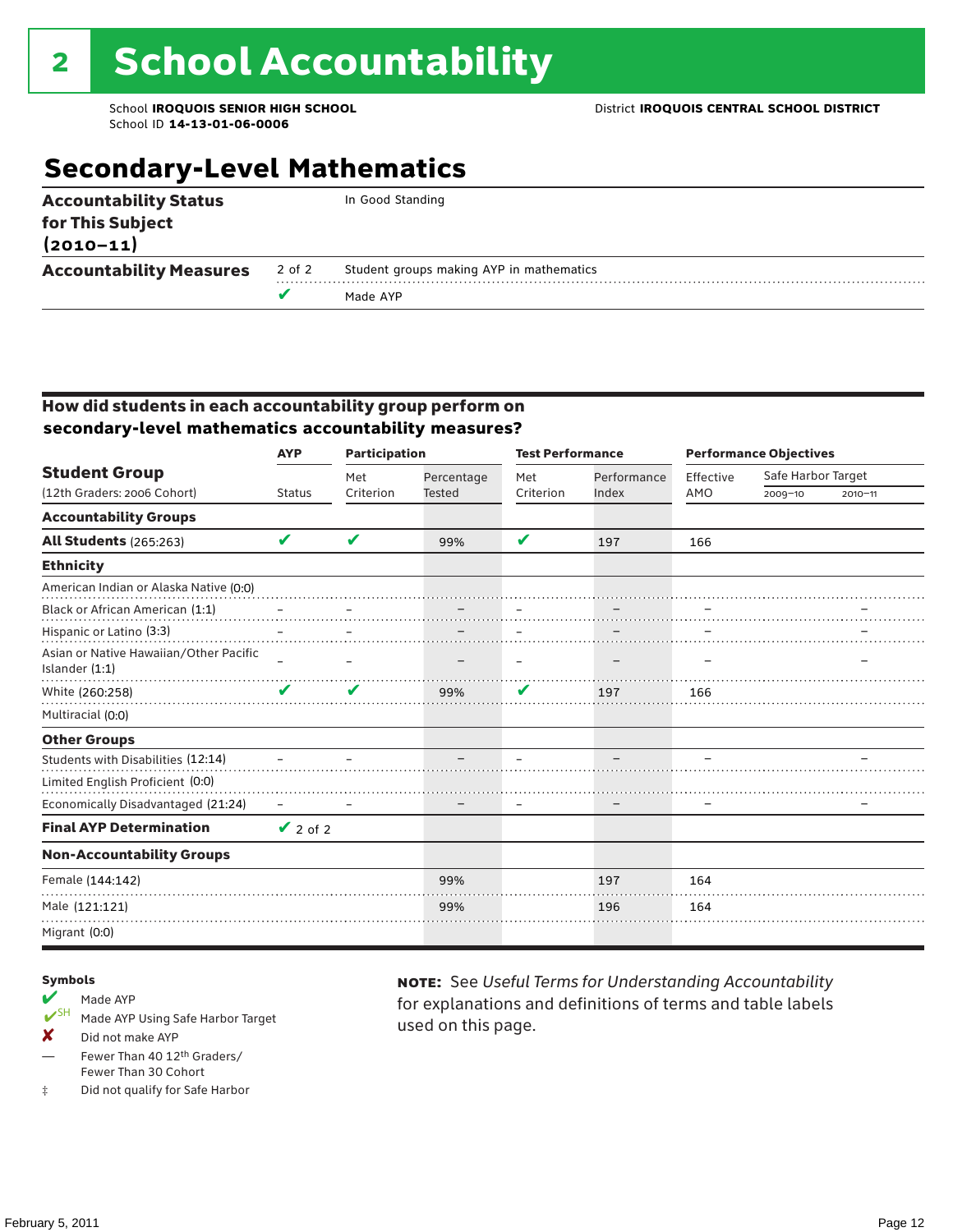# 2 School Accountability

School ID **14-13-01-06-0006**

### Graduation Rate

| This Indicator $(2010-11)$<br><b>Accountability Measures</b> | 1 of 1 | Student groups making AYP in graduation rate |
|--------------------------------------------------------------|--------|----------------------------------------------|
|                                                              |        | Made AYP                                     |

#### How did students in each accountability group perform on graduation rate accountability measures?

|                                                                                                                                                                                                                                                                                                                                                                                                                                                                                                                | <b>Graduation</b> |                            |            | <b>Objectives</b> |                 |             |  |
|----------------------------------------------------------------------------------------------------------------------------------------------------------------------------------------------------------------------------------------------------------------------------------------------------------------------------------------------------------------------------------------------------------------------------------------------------------------------------------------------------------------|-------------------|----------------------------|------------|-------------------|-----------------|-------------|--|
| <b>Student Group</b>                                                                                                                                                                                                                                                                                                                                                                                                                                                                                           |                   | Met                        | Graduation | State             | Progress Target |             |  |
| (2005 Graduation-Rate Total Cohort)<br><b>Accountability Groups</b><br>All Students (241)<br><b>Ethnicity</b><br>American Indian or Alaska Native (1)<br>Black or African American (2)<br>Hispanic or Latino (O)<br>Asian or Native Hawaiian/Other Pacific Islander (1)<br>White (237)<br>Multiracial (0)<br><b>Other Groups</b><br>Students with Disabilities (32)<br>Limited English Proficient (0)<br>Economically Disadvantaged (24)<br><b>Final AYP Determination</b><br><b>Non-Accountability Groups</b> | AYP               | Criterion                  | Rate       | Standard          | 2009-10         | $2010 - 11$ |  |
|                                                                                                                                                                                                                                                                                                                                                                                                                                                                                                                |                   |                            |            |                   |                 |             |  |
|                                                                                                                                                                                                                                                                                                                                                                                                                                                                                                                | V                 | $\boldsymbol{\mathcal{U}}$ | 95%        | 80%               |                 |             |  |
|                                                                                                                                                                                                                                                                                                                                                                                                                                                                                                                |                   |                            |            |                   |                 |             |  |
|                                                                                                                                                                                                                                                                                                                                                                                                                                                                                                                |                   |                            |            |                   |                 |             |  |
|                                                                                                                                                                                                                                                                                                                                                                                                                                                                                                                |                   |                            |            |                   |                 |             |  |
|                                                                                                                                                                                                                                                                                                                                                                                                                                                                                                                |                   |                            |            |                   |                 |             |  |
|                                                                                                                                                                                                                                                                                                                                                                                                                                                                                                                |                   |                            |            |                   |                 |             |  |
|                                                                                                                                                                                                                                                                                                                                                                                                                                                                                                                |                   |                            | 95%        | 80%               |                 |             |  |
|                                                                                                                                                                                                                                                                                                                                                                                                                                                                                                                |                   |                            |            |                   |                 |             |  |
|                                                                                                                                                                                                                                                                                                                                                                                                                                                                                                                |                   |                            |            |                   |                 |             |  |
|                                                                                                                                                                                                                                                                                                                                                                                                                                                                                                                |                   | ✔                          | 88%        | 80%               |                 |             |  |
|                                                                                                                                                                                                                                                                                                                                                                                                                                                                                                                |                   |                            |            |                   |                 |             |  |
|                                                                                                                                                                                                                                                                                                                                                                                                                                                                                                                |                   |                            |            |                   |                 |             |  |
|                                                                                                                                                                                                                                                                                                                                                                                                                                                                                                                | $\vee$ 1 of 1     |                            |            |                   |                 |             |  |
|                                                                                                                                                                                                                                                                                                                                                                                                                                                                                                                |                   |                            |            |                   |                 |             |  |
| Female (111)                                                                                                                                                                                                                                                                                                                                                                                                                                                                                                   |                   |                            | 96%        | 80%               |                 |             |  |
| Male (130)                                                                                                                                                                                                                                                                                                                                                                                                                                                                                                     |                   |                            | 94%        | 80%               |                 |             |  |
| Migrant (0)                                                                                                                                                                                                                                                                                                                                                                                                                                                                                                    |                   |                            |            |                   |                 |             |  |

#### Symbols

- $M$  Made AYP
- $\boldsymbol{X}$  Did not make AYP
- Fewer than 30 Graduation-Rate Total Cohort

#### note: See *Useful Terms for Understanding Accountability*  for explanations and definitions of terms and table labels used on this page.

#### **Aspirational Goal**

The Board of Regents has set an aspirational goal that 95% of students in each public school and school district will graduate within five years of first entry into grade 9. The graduation rate for the 2005 total cohort through June 2010 (after 5 years) for this school is 97% and, therefore, this school did meet this goal. The aspirational goal does not impact accountability.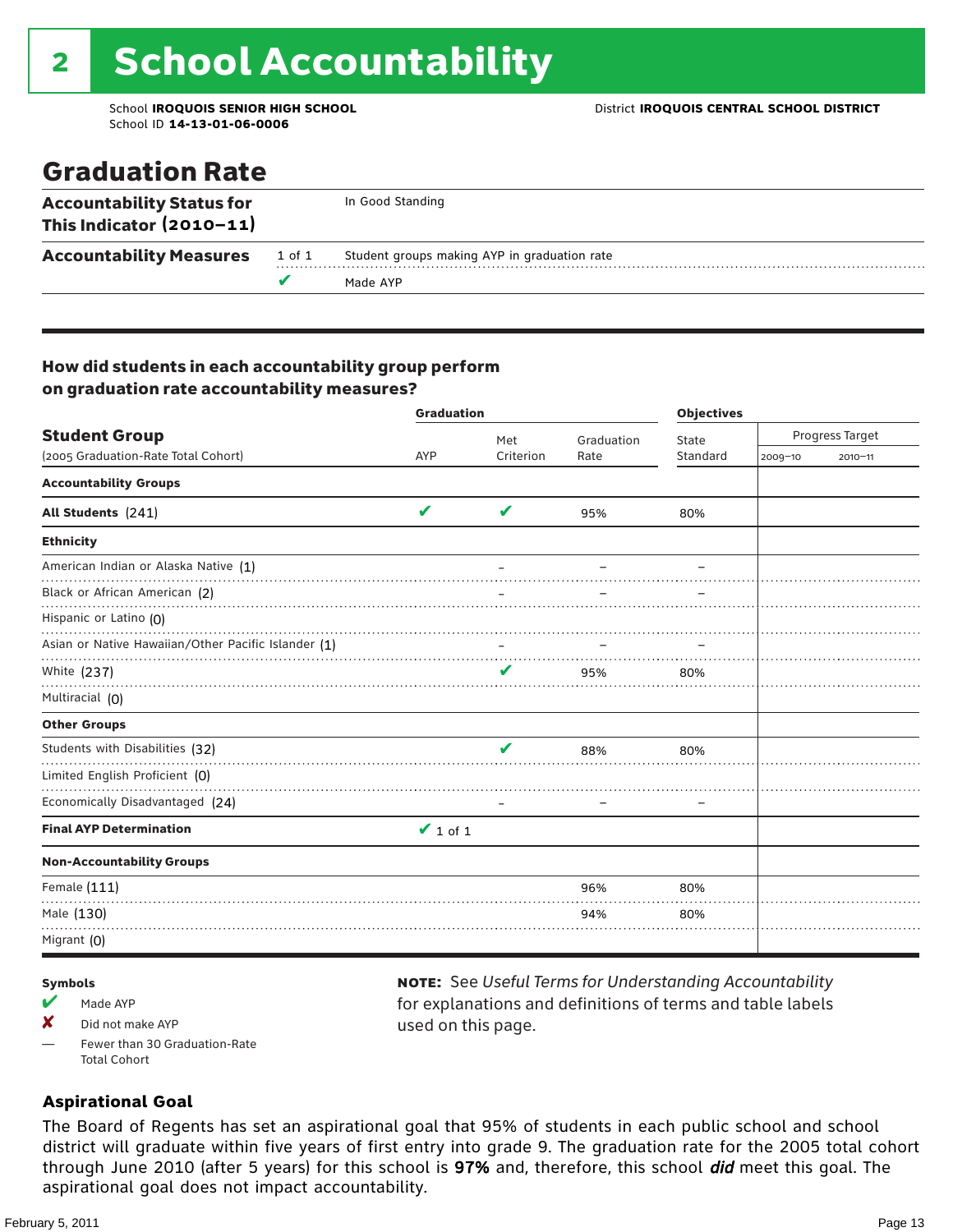### Summary of 2009–10 **School Performance**

Performance on the State assessments in English language arts, mathematics, and science at the elementary and middle levels is reported in terms of mean scores and the percentage of tested students scoring at or above Level 2, Level 3, and Level 4. Performance on the State assessments in ELA and mathematics at the secondary level is reported in terms of the percentage of students in a cohort scoring at these levels.

|                        |     | Percentage of students that<br>scored at or above Level 3 |      |     |  |  |  |
|------------------------|-----|-----------------------------------------------------------|------|-----|--|--|--|
| <b>Secondary Level</b> | 0%  | 50%                                                       | 100% |     |  |  |  |
| English                | 98% |                                                           |      | 266 |  |  |  |
| Mathematics            | 98% |                                                           |      | 266 |  |  |  |

#### School **IROQUOIS SENIOR HIGH SCHOOL** District **IROQUOIS CENTRAL SCHOOL DISTRICT**

#### About the Performance Level Descriptors

#### Level 1: Not Meeting Learning Standards.

Student performance does not demonstrate an understanding of the content expected in the subject and grade level.

#### Level 2: Partially Meeting Learning Standards.

Student performance demonstrates a partial understanding of the content expected in the subject and grade level.

#### Level 3: Meeting Learning Standards.

Student performance demonstrates an understanding of the content expected in the subject and grade level.

#### Level 4: Meeting Learning Standards with Distinction.

Student performance demonstrates a thorough understanding of the content expected in the subject and grade level.

#### How are Need/Resource Capacity (N/RC) categories determined?

Districts are divided into high, average, and low need categories based on their ability to meet the special needs of their students with local resources. Districts in the high need category are subdivided into four categories based on enrollment size and, in some cases, number of students per square mile. More information about the categories can be found in the *Report to the Governor and the Legislature on the Educational Status of the*  State's Schools at www.p12.nysed.gov/irts.

In this section, this school's performance is compared with<br>that of the school district and multigarhaals Statemide In this section, this school's performance is compared that of the school district and public schools Statewide.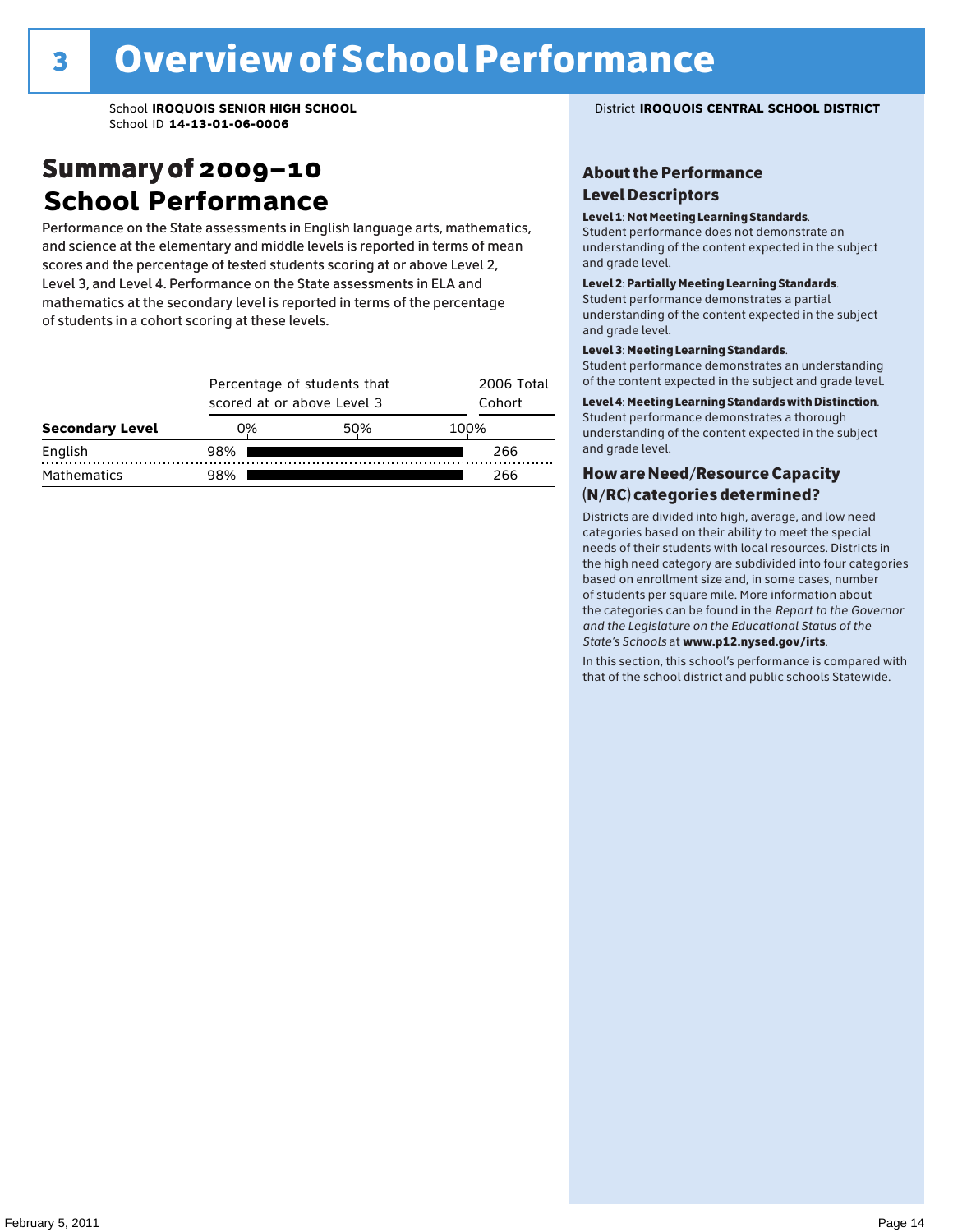### **This School's Total Cohort\* Results in Secondary-Level English after Four Years of Instruction**

|                                                 | <b>This School</b><br>Percentage scoring at level(s): |         |         | <b>School District</b> |                                 |                | <b>NY State Public</b><br>Percentage scoring at level(s): |         |         |  |
|-------------------------------------------------|-------------------------------------------------------|---------|---------|------------------------|---------------------------------|----------------|-----------------------------------------------------------|---------|---------|--|
|                                                 |                                                       |         |         |                        | Percentage scoring at level(s): |                |                                                           |         |         |  |
|                                                 | $2 - 4$                                               | $3 - 4$ | 4       | $2 - 4$                | $3 - 4$                         | $\overline{4}$ | $2 - 4$                                                   | $3 - 4$ | 4       |  |
| 2006 Cohort<br><b>STATISTICS</b><br>2005 Cohort | 98% 96% 98% 94%                                       |         | 74% 67% | 98% 93%                | $.98\%$ 91%                     | 73%<br>64%     | 82% 81%                                                   | 79% 77% | 32% 32% |  |

| <b>Results by</b>                 | 2006 Cohort |         |                                 |     | 2005 Cohort** |                                 |         |                |  |
|-----------------------------------|-------------|---------|---------------------------------|-----|---------------|---------------------------------|---------|----------------|--|
|                                   | Number      |         | Percentage scoring at level(s): |     | Number        | Percentage scoring at level(s): |         |                |  |
| <b>Student Group</b>              | of Students | $2 - 4$ | $3 - 4$                         | 4   | of Students   | $2 - 4$                         | $3 - 4$ | $\overline{4}$ |  |
| <b>All Students</b>               | 266         | 98%     | 98%                             | 74% | 241           | 96%                             | 94%     | 67%            |  |
| Female                            | 144         | 98%     | 98%                             | 83% | 111           | 97%                             | 96%     | 77%            |  |
| Male                              | 122         | 99%     | 99%                             | 64% | 130           | 95%                             | 92%     | 58%            |  |
| American Indian or Alaska Native  |             |         |                                 |     | 1             |                                 |         |                |  |
| <b>Black or African American</b>  | 2           |         |                                 |     | 2             |                                 |         |                |  |
| Hispanic or Latino                | 3           |         |                                 |     |               |                                 |         |                |  |
| Asian or Native                   | 1           |         |                                 |     | 1             |                                 |         |                |  |
| Hawaiian/Other Pacific Islander   |             |         |                                 |     |               |                                 |         |                |  |
| White                             | 260         | 99%     | 99%                             | 74% | 237           |                                 |         |                |  |
| Multiracial                       |             |         |                                 |     |               |                                 |         |                |  |
| Small Group Totals                | 6           | 83%     | 83%                             | 83% | 241           | 96%                             | 94%     | 67%            |  |
| <b>General-Education Students</b> | 252         | 100%    | 100%                            | 77% | 211           | 97%                             | 97%     | 75%            |  |
| <b>Students with Disabilities</b> | 14          | 79%     | 79%                             | 29% | 30            | 90%                             | 73%     | 7%             |  |
| English Proficient                | 266         | 98%     | 98%                             | 74% | 241           | 96%                             | 94%     | 67%            |  |
| Limited English Proficient        |             |         |                                 |     |               |                                 |         |                |  |
| Economically Disadvantaged        | 25          | 92%     | 92%                             | 56% | 24            | 92%                             | 83%     | 38%            |  |
| Not Disadvantaged                 | 241         | 99%     | 99%                             | 76% | 217           | 97%                             | 95%     | 70%            |  |
| Migrant                           |             |         |                                 |     |               |                                 |         |                |  |
| Not Migrant                       | 266         | 98%     | 98%                             | 74% | 241           | 96%                             | 94%     | 67%            |  |

**NOTES** 

The – symbol indicates that data for a group of students have been suppressed. If a group has fewer than five students,

data for that group and the next smallest group(s) are suppressed to protect the privacy of individual students.

 \* A total cohort consists of all students who first entered Grade 9 in a particular year, and all ungraded students with disabilities who reached their seventeenth birthday in that year, and were enrolled in the school/district for five months. Students are excluded from the cohort if they transferred to another school district, nonpublic school, or criminal justice facility, or left the U.S. and its territories or died before the report date. Statewide total cohort also includes students who were enrolled for fewer than five months.

\*\* 2005 cohort data are those reported in the 2008–09 *Accountability and Overview Report*.